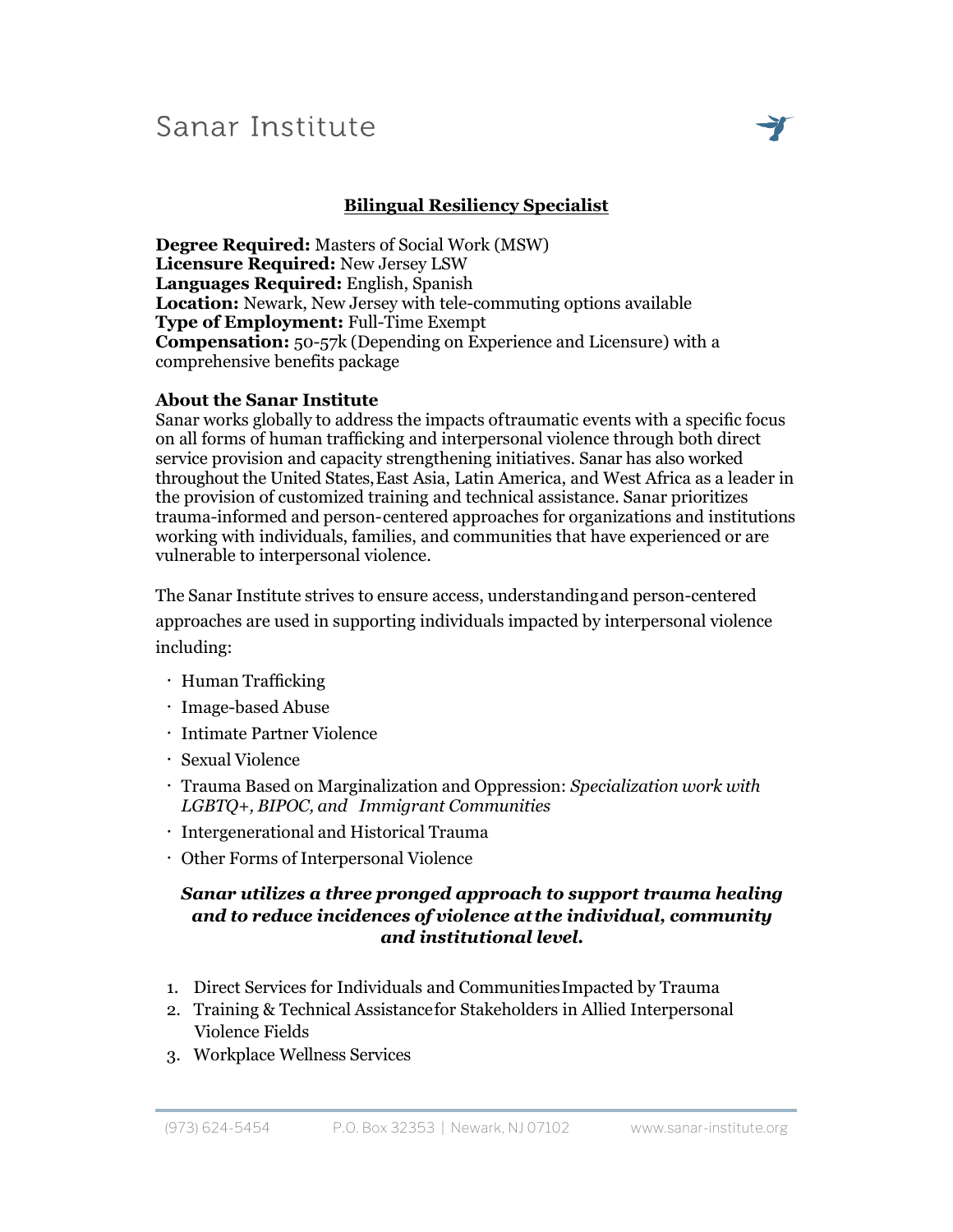#### *Sanar's Core Values*

- Honoring Individuals
- Creative Intention
- Transformative Growth
- Integrity and Respect
- Justice and Equality

Learn more about our Core Values HERE

#### *Position Overview*

Sanar is seeking a **Full-Time Bilingual Resiliency Specialist to** provide trauma-specific services through Sanar's *Wellness Center and through Workplace Wellness initiatives.* This position will work with a diverse range of clients that have experienced complex trauma including: survivors of all forms of human trafficking, child pornography, sexual abuse, sexual assault, image-based abuse and individuals vulnerable to exploitation based on their identification on the LGBTQ+ spectrum. In addition, this role will work to provide wellness sessions for organizations to address vicarious trauma.

Candidates must have experience working directly with vulnerable populations with a history of complex trauma. Ideal candidates will hold at least one post-graduate, trauma-specific, therapeutic modality such as Eye Movement Desensitization (EMDR) and Reprocessing, Somatic Experiencing, Trauma Focused-Cognitive Behavioral Therapy (TF-CBT), Dialectical Behavior Therapy (DBT) or another evidence-based modality.

Candidates must hold an LSW in New Jersey. Ideal candidates will possess LCSW licensure in New Jersey.

In addition, this position requires a professional that is highly organized, skilled in program development and management, and has experience adhering to grant and contract requirements.

Sanar offers an *excellent benefits package (health, dental, and vision insurance, Simple IRA retirement package with 3% match from the employer, and life insurance) in addition to a generous paid time off program and extended holidays. Sanar also offers* flexible scheduling including telecommuting options, a supportive work environment that encourages professional and personal development, a commitment to self-care and convenient headquarters located in Newark, New Jersey near Penn Station.

#### **People of color, members of the LGBTQ+ community, and individuals with lived experience with complex trauma are highly encouraged to apply**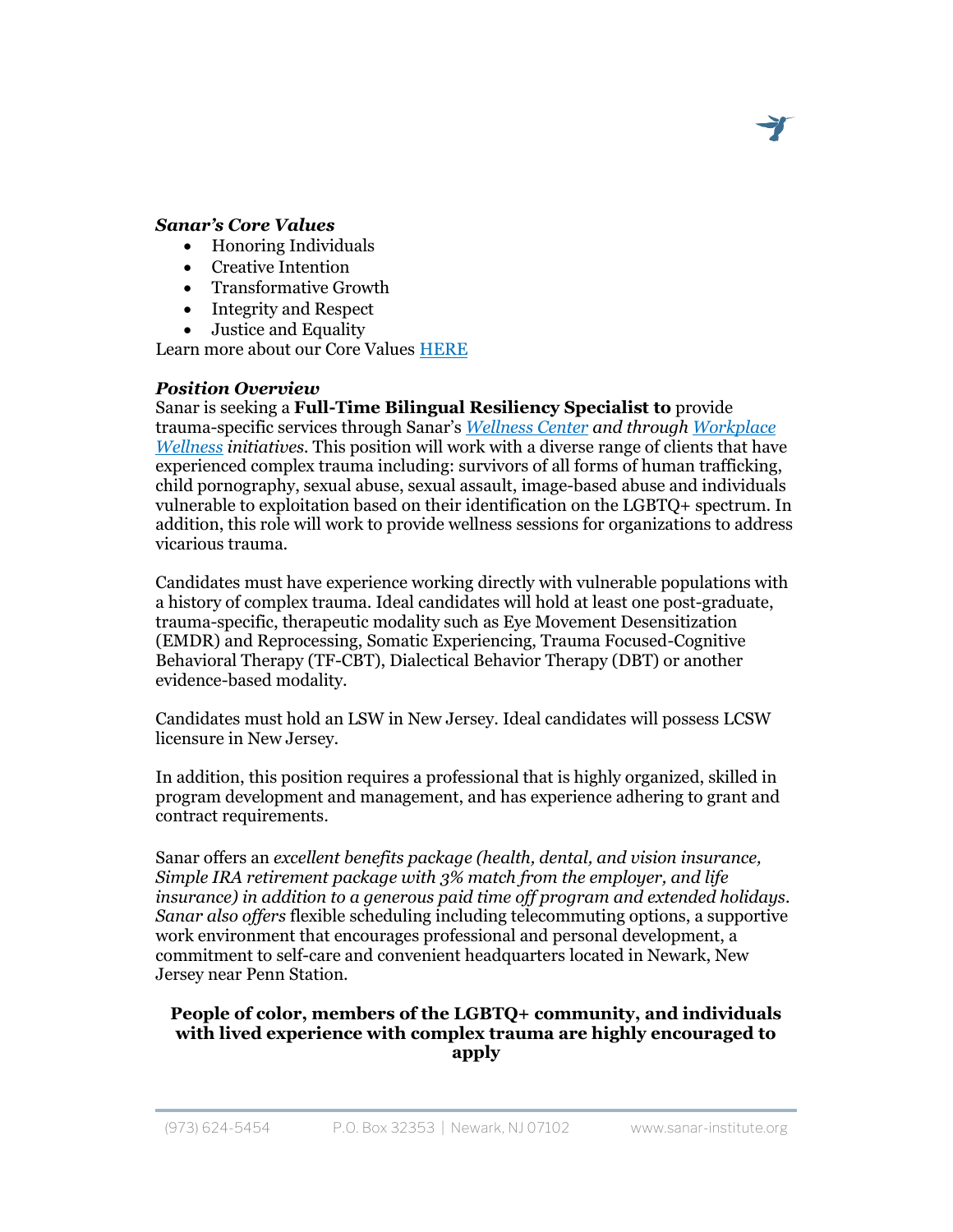## **Essential Responsibilities**

- Provide comprehensive, trauma-conscious, person-centered, empowermentbased intakes, and assessments
- Provide individual mental health services for survivors of complex trauma utilizing the *Sanar* Institute's Tri-Phasic Healing Model
- Provide trauma-informed case management and advocacy to individuals enrolled in the Trafficking Victim's Assistance Program (TVAP)
- Create trauma-informed educational materials and the strengthening of internal documents, protocols, and policies to ensure they are traumainformed, client-centered, empowerment-based and culturally sensitive
- Keep detailed case notes to fulfill all grant-reporting duties, HIPAA regulations and all grant requirements
- Provide effective services to clients utilizing appropriate clinical theory for trauma healing and support of symptom reduction, whether in assessment or counseling
- Provide services in accordance with Licensure regulations defined by the Board of Social Work Examiners.
- Supervise Clinical Resiliency Fellows (Typically  $2<sup>nd</sup>$  year MSW interns clinical placement)
- Provide support to organizations and companies exposed to secondary and vicarious trauma through wellness-based support sessions, case consultation, and training facilitation.
- Assist in any other identified programmatic areas necessary to achieve Sanar's mission and vision

## **Required Professional Competencies**

- Minimum of three years' experience in clinical services (internships can be counted) with individuals impacted trauma through in-person services
- Spanish language fluency
- LSW in New Jersey
- Emotional maturity, stability, and resilience is required, along with excellent social skills that are authentic, empathic, and create a strong therapeutic alliance with clients
- Experience and sensitivity working in multi-cultural environments
- Knowledge and understanding of diversity, oppression, and privilege and how these impact clients
- Strong personal practice of self-care and wellness-based supports
- Alignment with *Sanar'*s mission, vision, and core values
- Excellent Proficiency in Microsoft Word, Excel, and PowerPoint.

## **To Apply**